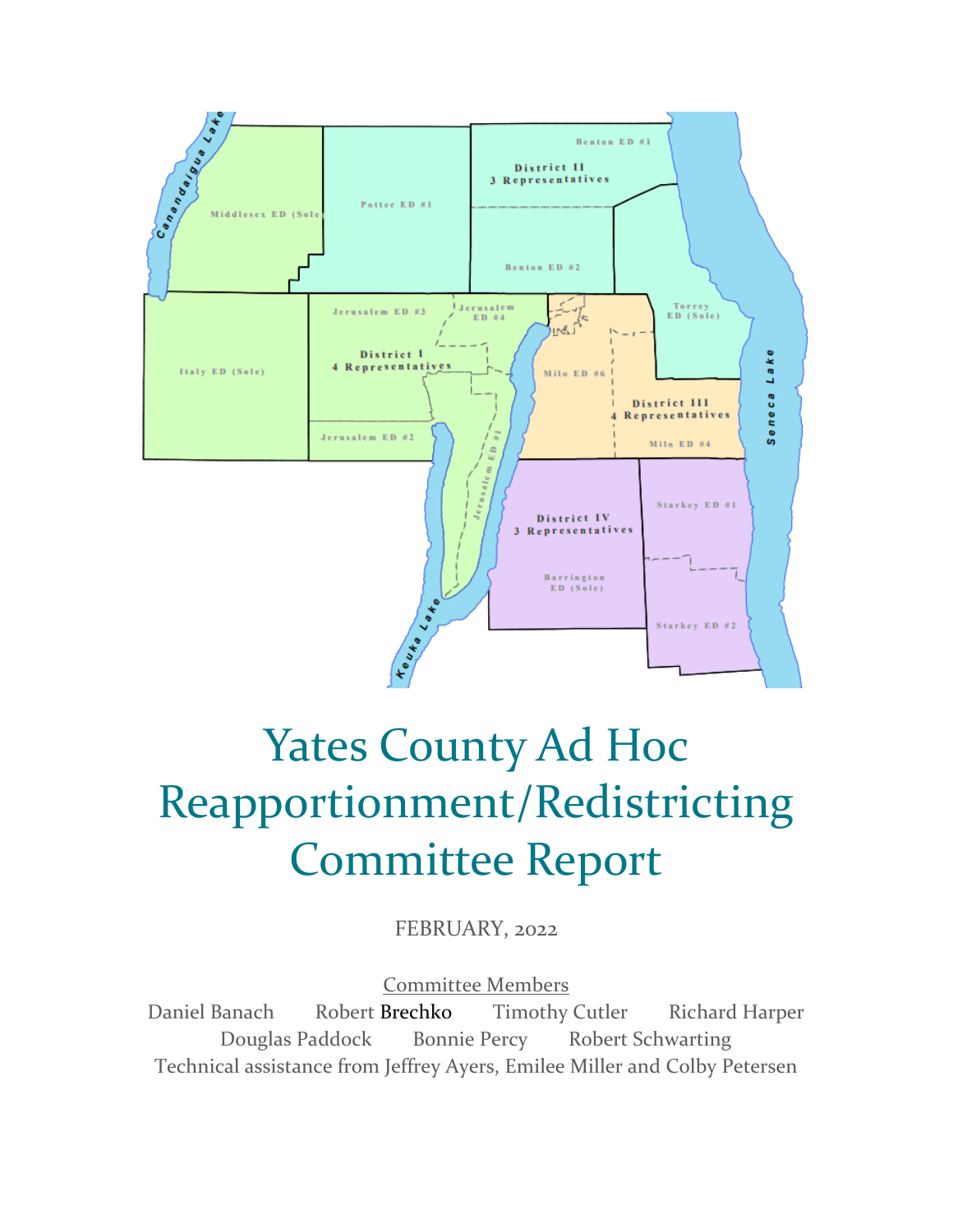## Background

The Yates County Legislature, as successor to the Board of Supervisors, came into existence on January 1, 1972 and held its first organization meeting on January 3, 1972. At its inception, the legislature was comprised of five districts with 13 legislators. District I (Towns of Italy and Middlesex) had one member; the remaining districts had multiple members.

In 1984, another legislative seat was added and former Districts I and III consolidated, resulting in a total of four multi-member districts. District IV consisted of the Towns of Barrington, Starkey and a portion of Milo. This configuration remained essentially the same until 2014, when the portion of the Town of Milo that had been in District IV was absorbed into District III, making that entire town its own legislative district. District IV then comprised the Towns of Barrington and Starkey.

It is necessary to review representation after each decennial census.

#### 2010 vs. 2020

Yates County's population has changed in the years between 2010 and 2020. The overall county population decreased from 25,282 to 24,774 residents, or 508 people. Benton saw the greatest increase in population (187), Torrey realized a slight increase (17), while all other towns experienced decreases in the number of residents. Table 1 compares population numbers between 2020 and 2010.

| <b>Town</b>         |        | <b>Population</b> | Change from 2010 to 2020 |                |  |
|---------------------|--------|-------------------|--------------------------|----------------|--|
|                     | 2020   | 2010              | <b>Residents</b>         | <b>Percent</b> |  |
| <b>Barrington</b>   | 1,541  | 1,672             | (131)                    | (7.83)         |  |
| <b>Benton</b>       | 2,971  | 2,784             | 187                      | 6.72           |  |
| Italy               | 1,099  | 1,141             | (42)                     | (3.68)         |  |
| Jerusalem           | 4,405  | 4,473             | (68)                     | (1.52)         |  |
| Middlesex           | 1,377  | 1,495             | (118)                    | (7.89)         |  |
| Milo                | 6,817  | 7,040             | (223)                    | (3.17)         |  |
| Potter              | 1,858  | 1,865             |                          | (0.38)         |  |
| <b>Starkey</b>      | 3,407  | 3,530             | (123)                    | (3.48)         |  |
| Torrey              | 1,299  | 1,282             | 17                       | 1.33           |  |
| <b>Total County</b> | 24,774 | 25,282            | (508)                    | (2.01)         |  |

### **Table 1 – Yates County Population by Town, 2020 vs. 2010**

**Note:** The population reflected in Table 1 differs from the official 2020 U. S. Census because a census block with 14 residents was erroneously attributed to Benton when it should have been in Milo. The numbers above have been adjusted from the census figures based on the finding.

Based on the 2014 configuration (2010 census) of the legislature, the mean number of residents per legislator (representation) was 1,806 (25,282/14). As shown in Table 2, the total difference in representation was 13.5% (-4.0%  $\rightarrow$  +9.5%).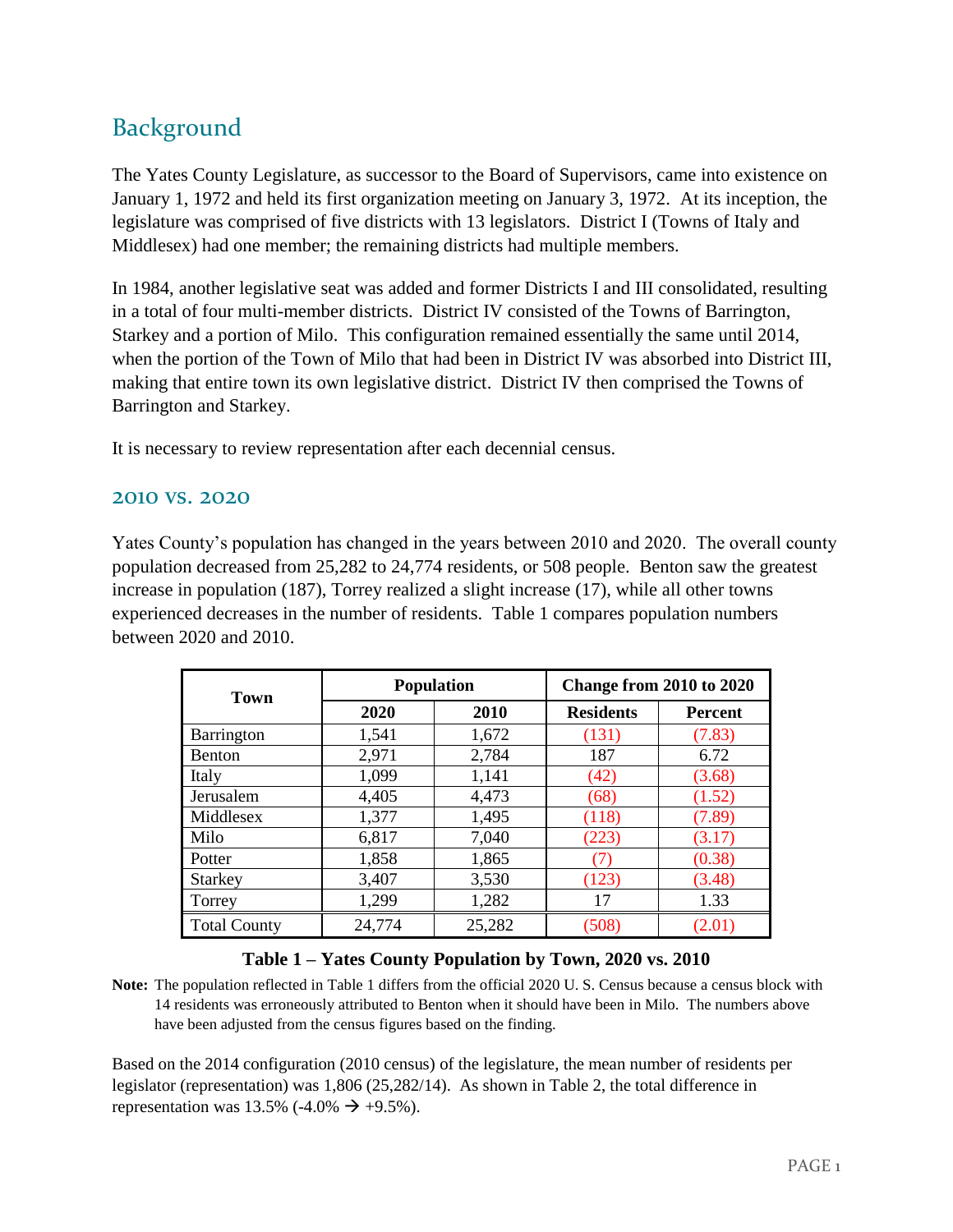| <b>District</b> | <b>Population</b> | <b>Legislators</b> | Per<br>Legislator | $%$ of<br><b>Mean</b> | $\Delta \%$<br>from<br><b>Mean</b> |
|-----------------|-------------------|--------------------|-------------------|-----------------------|------------------------------------|
|                 | 7,109             |                    | 1,777             | 98.4                  | $-1.6$                             |
|                 | 5,931             |                    | 1,977             | 109.5                 | 9.5                                |
| Ш               | 7,040             |                    | 1,760             | 97.5                  | $-2.5$                             |
| IV              | 5,202             |                    | 1,734             | 96.0                  | -4.0                               |

**Table 2 – Representation per Legislator – 2010 Census**

The change in population distribution between 2010 and 2020 affects representation in the various districts. Based on the 2020 census, the mean number of residents per legislator is now 1,770 (24,774/14). As shown in Table 3, the total difference in representation is now 22.2% (-  $6.8\% \rightarrow +15.4\%$ ).

| <b>District</b> | <b>Population</b> | <b>Legislators</b> | Per<br>Legislator | $%$ of<br><b>Mean</b> | $\Delta \%$<br>from<br><b>Mean</b> |
|-----------------|-------------------|--------------------|-------------------|-----------------------|------------------------------------|
|                 | 6,881             |                    | 1,720             | 97.2                  | $-2.8$                             |
|                 | 6,128             |                    | 2,043             | 115.4                 | 15.4                               |
| Ш               | 6,817             |                    | 1,704             | 96.3                  | $-3.7$                             |
| IV              | 4,948             |                    | 1,649             | 93.2                  | $-6.8$                             |

**Table 3 – Representation per Legislator – 2020 Census**

### **Requirements**

New York County Law requires that representation be reviewed every ten years and adjustments be made, if necessary, based on information obtained in the decennial U. S. census. Additionally, a recently-passed NYS law (S5160B, 2021 session) requires multi-member districts to "... provide substantially equal weight for the population of that local government in the allocation of representation in the local legislative body . . ." Single-member districts must make adjustments so that representation is within a total of five percent (5%); multi-member districts have some flexibility, though not specifically defined.

The committee agreed that any adjustments made should target no more than five percent total difference in representation.

The committee also agreed that stability is desirable and confusion should be minimized as much as possible.

Other aspects of S5160B include:

- A. Districts shall consist of contiguous territory;
- B. Districts shall be as compact in form as practicable;
- C. Districts shall not be drawn to discourage competition or for the purpose of favoring or disfavoring incumbents or other particular candidates or political parties.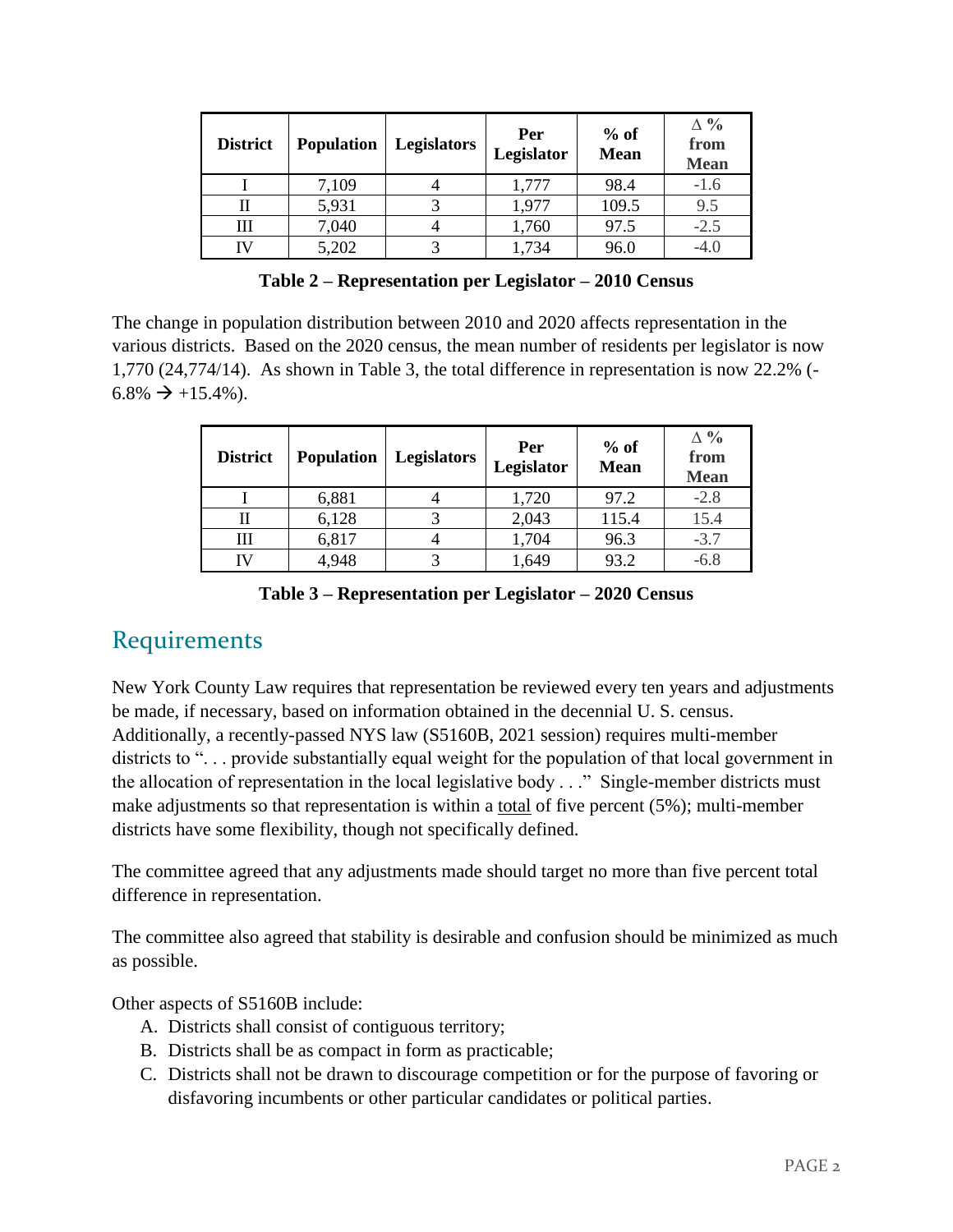- D. The maintenance of cores of existing districts, of pre-existing political subdivisions including cities, villages and towns and of communities of interest shall also be considered;
- E. Districts shall be formed so as to promote the orderly and efficient administration of elections.

## Achieving Parity

The committee considered three methods for achieving parity in representation:

- 1. Rearranging legislative district boundaries.
- 2. Weighted voting based on the number of residents represented by each legislator.
- 3. Increasing or decreasing the number of legislators.

### **Rearranging legislative district boundaries**

Uniform representation requires rearranging boundaries such that the number of residents in each district is approximately 5,310 for a three-member district and 7,080 for a four-member district. Using these target numbers, district boundaries would need to be adjusted such that:

- A. 197 residents move from District II into District I (total 7078);
- B. 622 residents move from District II (final total 5309) into District III;
- C. 360 residents move from District III (final total 7079) into District IV (total 5308).

With assistance from County Planner Jeffrey Ayers and Soil and Water Conservation District Manager Colby Petersen, the committee reviewed five possible rearrangements (plans) of legislative district boundaries. The plans are representative and are included in Appendix A; other plans could be created. Table 4 summarizes some items the committee considered while discussing the various plans.

| <b>Plan</b>    | <b>New Voting</b><br><b>Districts</b><br><b>Required</b> | Locations                                                              | <b>Distinct</b><br><b>Ballots</b><br><b>Required</b> |
|----------------|----------------------------------------------------------|------------------------------------------------------------------------|------------------------------------------------------|
| Current        |                                                          |                                                                        |                                                      |
|                | 3                                                        | 1 each in Milo, Potter and Torrey                                      | 12                                                   |
| $\overline{2}$ | 4                                                        | 1 each in Benton, Jerusalem, Milo<br>and Potter                        | 12                                                   |
| 3              | 3                                                        | 1 each in Milo, Potter and Torrey                                      | 12 <sub>1</sub>                                      |
| 4              | 6                                                        | 2 each in Benton and Torrey; 1 each<br>in Jerusalem and Milo           | 15                                                   |
|                |                                                          | 1 each in Benton, Jerusalem, Milo<br>and Torrey (Note: 1.3% deviation) |                                                      |

**Table 4 – Considerations for Rearranging Legislative District Boundaries**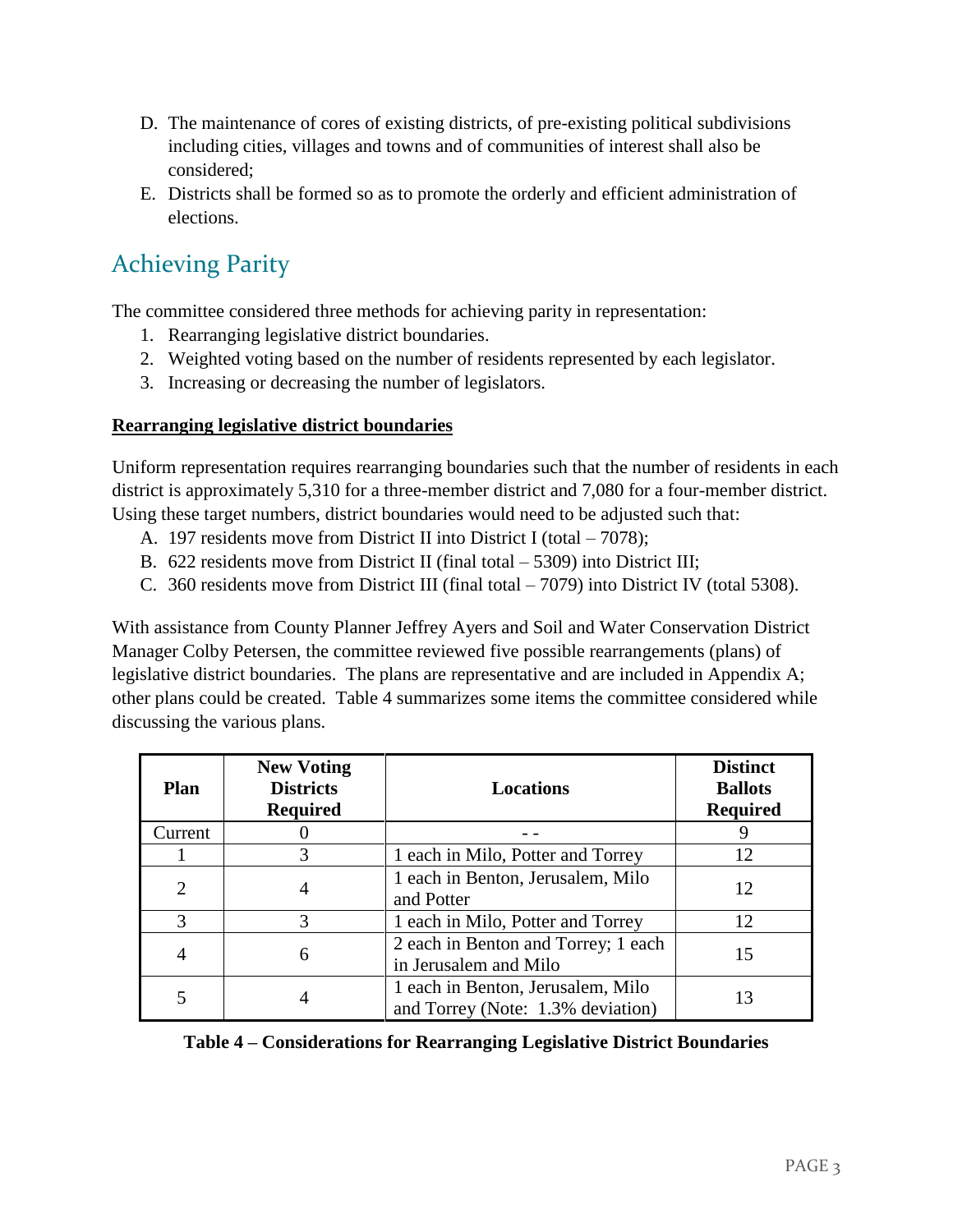Plans 4 and 5 change representation in District I from  $4 \rightarrow 3$  legislators and in District IV from 3  $\rightarrow$  4 legislators. These plans also consolidate the entire Village of Penn Yan into one legislative district. Plan 5 removes two areas in Plan 4 (from Benton and Torrey) used to balance the number of residents per legislator and results in a 1.3% deviation from the target, well within the five percent goal. Based on Legislator Banach's conversation with the village mayor, a plan such as one of these is preferable to the mayor.

While ballots can be readily programmed and printed on demand, increasing the quantity of separate and distinct voting districts also increases the chances for errors in voting and/or on designating petitions.

Election costs increase from an anticipated minimum (Plans 1 and 3) of \$2,632 per year to a maximum (Plan 4) of \$23,853 per year, depending on number of primaries and poll workers required. A more realistic four-year average annual cost ranges from \$6,581 to \$13,162. A more detailed analysis prepared by the county's election commissioners is included as Appendix B.

If rearranging district boundaries is undertaken, it is likely that they will need to be adjusted again in future years, as additional housing has already been completed with resulting residents that were not included in the 2020 census. This trend is expected to continue.

Table 5 presents the advantages and disadvantages of rearranging legislative district boundaries.

- Each legislator represents the same number of residents.
- Depending on plan chosen, some municipalities would have more representatives.

#### **Advantages Disadvantages**

- Increased potential for confusion by residents and/or on ballots.
- Depending on plan chosen, some municipalities would have fewer representatives.
- Requires additional voting districts.
- Increased potential for errors on petitions.
- Increased cost for elections.
- Likely that district boundaries will need to be adjusted further in future years.

### **Table 5 – Advantages/Disadvantages of Rearranging Legislative District Boundaries**

### **Weighted voting**

While weighted voting (voting power based on population represented) may be a new concept to Yates County, it is a system generally utilized by the 16 boards of supervisors in New York State and some county legislatures. After significant debate, the committee recommends, by a 6-1 vote, that weighted voting be undertaken by the Yates County legislature.

Table 6 displays the recommended approach.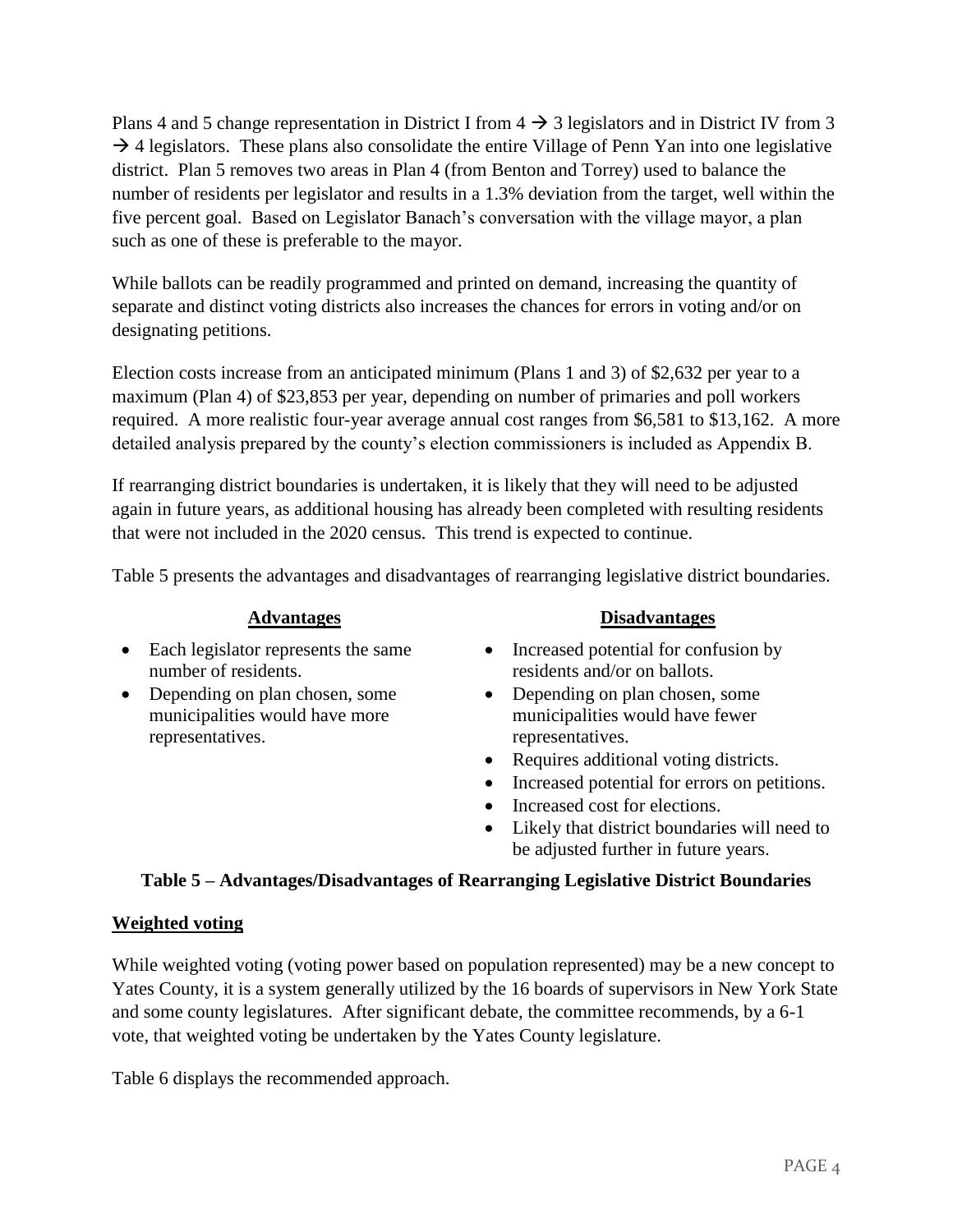| <b>Summaries</b>                               | <b>District</b> | Leg. $#$       | Votes/Leg. |
|------------------------------------------------|-----------------|----------------|------------|
|                                                |                 | 5              | 204        |
|                                                | $\mathbf{I}$    | 6              | 204        |
|                                                |                 | $\overline{7}$ | 204        |
|                                                |                 | 1              | 172        |
|                                                | $\mathbf I$     | $\overline{2}$ | 172        |
|                                                |                 | 3              | 172        |
|                                                |                 | $\overline{4}$ | 172        |
|                                                |                 | 8              | 170        |
|                                                | $\rm III$       | 9              | 170        |
|                                                |                 | 10             | 170        |
|                                                |                 | 11             | 170        |
|                                                |                 | 12             | 165        |
|                                                | <b>IV</b>       | 13             | 165        |
|                                                |                 | 14             | 165        |
| <b>Maximum % of Minimum</b>                    |                 |                | 123.6      |
| <b>Total No. of Votes</b>                      |                 |                | 2475       |
| <b>Majority</b>                                |                 |                | 1238       |
| Minimum No. of Legislators for Majority        |                 | $\overline{7}$ |            |
| <b>Resulting Votes - Max. &amp; Descending</b> |                 |                | 1300       |
| % of Legislators                               |                 | 50.0           |            |
| <b>Maximum No. of Legislators for Majority</b> |                 | 8              |            |
| <b>Resulting Votes -Min. &amp; Ascending</b>   |                 |                | 1347       |
| % of Legislators                               |                 | 57.1           |            |

**Table 6 – Proposed Weighted Voting Scenario for Yates County**

In the committee-recommended weighted voting scenario, legislative district boundaries and number of legislators in the districts remain the same. The unanimous recommendation as to quantity of votes a legislator would cast is based on the number of residents in the district divided by the number of legislators in the district, then further divided by ten [(# of residents) / (# of legislators) / 10]. Other scenarios were examined and can be presented if desired.

As may be seen, in all cases, eight legislators would decide any proposal. Situations exist, however, where seven legislators, because of the number of people they represent, could constitute a majority of the votes cast. The committee reviewed the 36 roll call votes that occurred during 2021; the outcome would not have changed based on weighted voting as recommended by the committee.

The committee investigated whether "majority" could be defined as the quantity of votes generated by the eight legislators holding the lowest number of weighted votes (in this case, 1347). The County Attorney advised that majority constitutes "more than half" (in this case, 1238) and could not be redefined as a different larger quantity.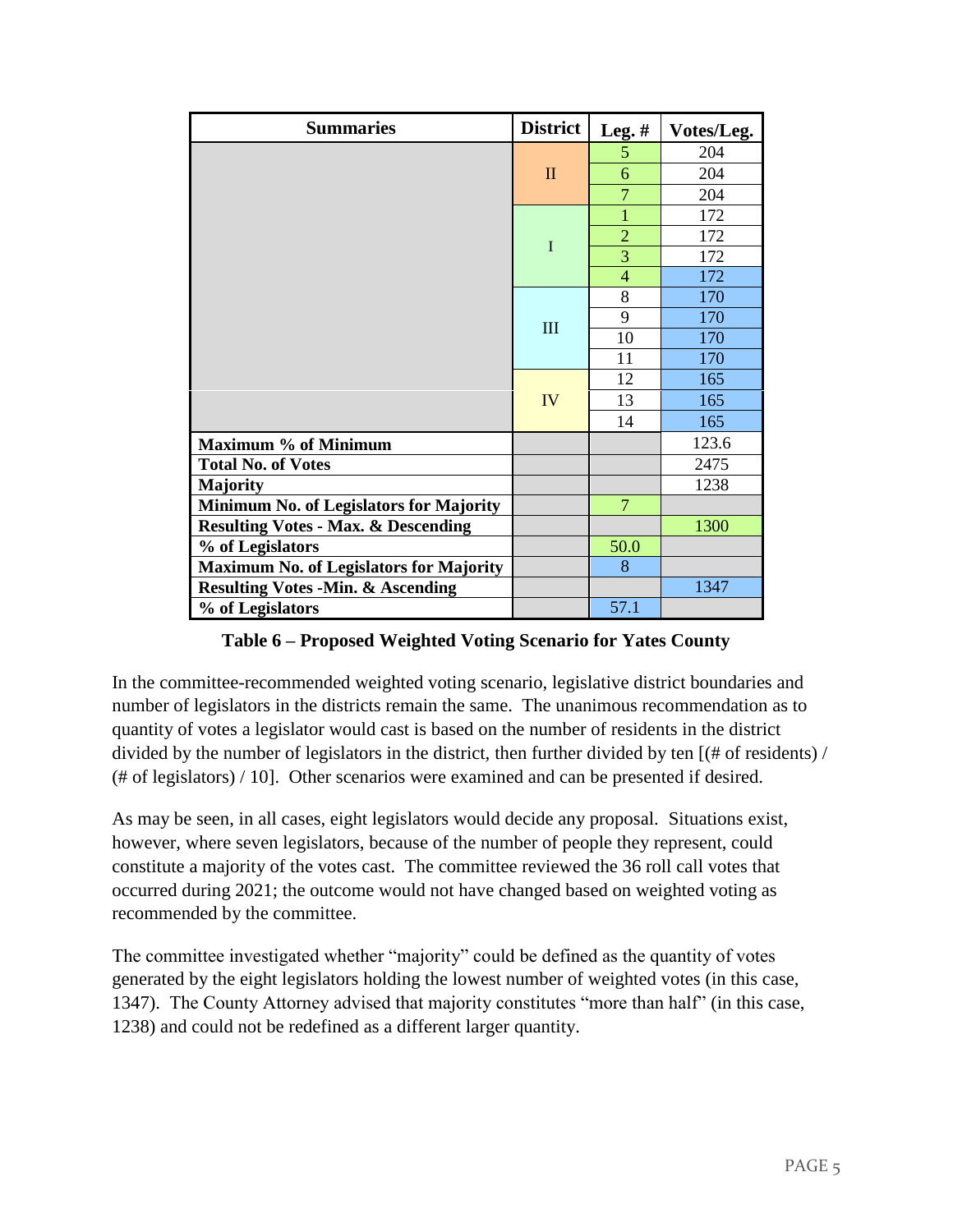The committee sought to compare its proposal to other county legislatures that use weighted voting systems. Table 7 presents results from all five legislatures that responded to a ListServe request from Emilee for information.

|                                 | County, Legislator No. and Votes |                            |                |         |                |        |                |                                                |                |                   |
|---------------------------------|----------------------------------|----------------------------|----------------|---------|----------------|--------|----------------|------------------------------------------------|----------------|-------------------|
| <b>Summaries</b>                |                                  | Cayuga                     |                | Genesee |                | Otsego |                | Schenectady                                    |                | <b>Steuben</b>    |
|                                 |                                  | Leg. # $Votes/Leg.$ Leg. # |                |         |                |        |                | Votes/Leg. Leg. # Votes/Leg. Leg. # Votes/Leg. |                | Leg. # Votes/Leg. |
|                                 | 6                                | 86                         | $\overline{4}$ | 47      | 5              | 627    | $\overline{4}$ | 1.0799                                         | 12             | 723               |
|                                 | $\mathfrak{2}$                   | 75                         | $\overline{c}$ | 45      | 3              | 554    | 5              | 1.0799                                         | 8              | 694               |
|                                 | 7                                | 68                         | 3              | 43      | 6              | 534    | 6              | 1.0799                                         | 14             | 660               |
|                                 | 9                                | 67                         | 5              | 43      | $\overline{4}$ | 523    | $\mathbf{1}$   | 1.0572                                         | 11             | 625               |
|                                 | 3                                | 65                         | 6              | 38      | $\overline{c}$ | 503    | $\overline{c}$ | 1.0572                                         | $\overline{c}$ | 605               |
|                                 | 5                                | 62                         | $\mathbf{1}$   | 28      | 10             | 487    | 3              | 1.0572                                         | 6              | 605               |
|                                 | 8                                | 61                         | 8              | 28      | 1              | 439    | $\tau$         | 0.9939                                         | 3              | 601               |
|                                 | $\mathbf{1}$                     | 53                         | 9              | 28      | $\overline{7}$ | 405    | 8              | 0.9939                                         | 9              | 597               |
|                                 | 11                               | 52                         | $\overline{7}$ | 26      | 8              | 390    | 9              | 0.9939                                         | 10             | 595               |
|                                 | $\overline{4}$                   | 51                         |                |         | 9              | 375    | 10             | 0.9939                                         | 13             | 593               |
|                                 | 15                               | 51                         |                |         | 12             | 356    | 11             | 0.9939                                         | $\overline{4}$ | 562               |
|                                 | 10                               | 49                         |                |         | 11             | 348    | 12             | 0.9048                                         | 5              | 542               |
|                                 | 13                               | 48                         |                |         | 13             | 348    | 13             | 0.9048                                         | $\overline{7}$ | 542               |
|                                 | 14                               | 48                         |                |         | 14             | 339    | 14             | 0.9048                                         | $\mathbf{1}$   | 513               |
|                                 | 12                               | 47                         |                |         |                |        | 15             | 0.9048                                         | 17             | 513               |
|                                 |                                  |                            |                |         |                |        |                |                                                | 15             | 451               |
|                                 |                                  |                            |                |         |                |        |                |                                                | 16             | 451               |
| <b>Total No. of Legislators</b> | 15                               |                            | 9              |         | 14             |        | 15             |                                                | 17             |                   |
| Maximum % of Minimum            |                                  | 183.0                      |                | 180.8   |                | 185.0  |                | 119.4                                          |                | 160.3             |
| <b>Total No. of Votes</b>       |                                  | 883                        |                | 326     |                | 6228   |                | 15                                             |                | 9872              |
| <b>Simple Majority</b>          |                                  | 442                        |                | 164     |                | 3115   |                | 8                                              |                | 4937              |
| Minimum No. of                  | 7                                |                            | 4              |         | 6              |        | 8              |                                                | 8              |                   |
| <b>Legislators for Majority</b> |                                  |                            |                |         |                |        |                |                                                |                |                   |
| <b>Resulting Votes</b>          |                                  | 484                        |                | 178     |                | 3228   |                | 8.3991                                         |                | 5110              |
| % of Legislators                | 46.7                             |                            | 44.4           |         | 42.9           |        | 53.3           |                                                | 47.1           |                   |

### **Table 7 – Other Counties' Weighted Voting Systems**

As can be seen, some legislatures operate in situations where significantly less than half the number of legislators represent a majority of the residents and can carry the vote.

A spreadsheet used by the Cayuga County legislature to tally its weighted votes has been modified to reflect the Yates County approach, has been tested by Emilee and found to be very workable.

Table 8 (following page) lists the advantages and disadvantages of a weighted voting system.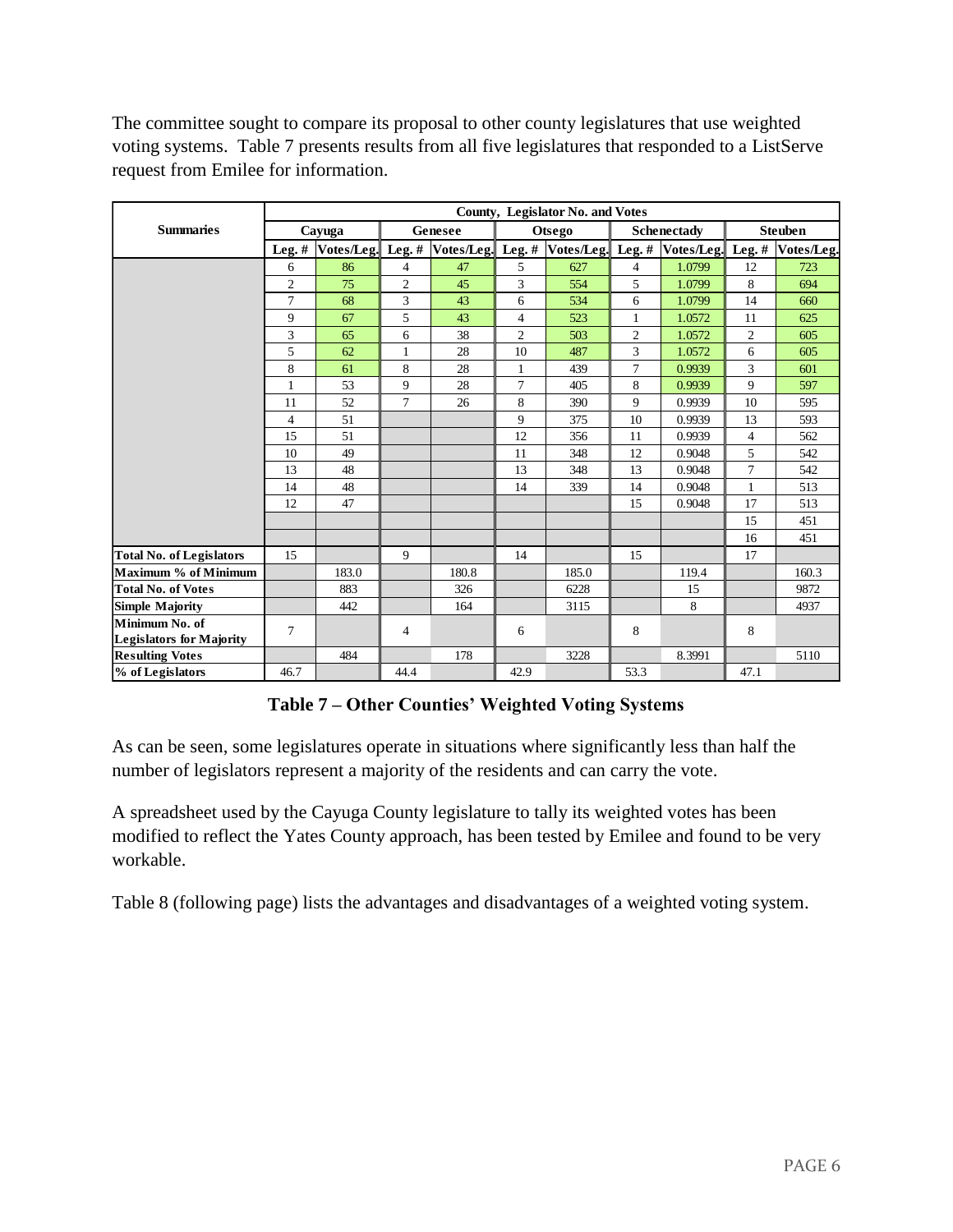- Continues districts that have been in existence for ten years.
- 
- Allows consolidation of voting districts, lowering cost of elections.
- Reduces confusion and potential for errors on the part of voters, petition carriers and election employees.
- Legislators more fairly represent the number of residents in their districts.
- Weighting can be readily adjusted in the future.

#### **Table 8 –Advantages/Disadvantages of Weighted Voting System**

#### **Increasing or decreasing the number of legislators**

The committee did not explore this method of achieving parity to the same depth that other methods were, but increasing the number of legislators to 18 and decreasing to 11 was briefly analyzed. Resulting representation would not fall into the target range.

### Next Steps

In order to effectuate any plan, passage of a local law subject to permissive referendum is required. And in addition, certain types of reapportionment may be subject to mandatory referendum, including but not limited to instances where the number of legislators changes. The determination of whether this example or certain other scenarios require a mandatory referendum would need to be further researched by the County Attorney on an issue by issue basis.

### Additional Considerations

The Ad Hoc Reapportionment/Redistricting Committee met on several occasions. Minutes of those meetings have been distributed and contain more detail than presented in this report. The committee considered whether a consultant should be engaged and determined it unnecessary at this time.

The 2012 report on this subject stated, ". . . in consideration of the least disruptive change to the legislative district configuration the voters have used for the last 27 years, the continuation of each taxpayer having at least three representatives, the continuation of an adequate number of legislators to fully represent the [residents], the continued possibility of each town having a resident representative and eliminating the division of one town into two legislative districts, the committee is recommending the continuation of 14 legislators and the same four legislative districts with one minor change." In that case, the change consolidated the Town of Milo into

- **Advantages Disadvantages**
	- 7 of 14 legislators could decide a question.
- Respects existing town boundaries. Requires spreadsheet to tally votes.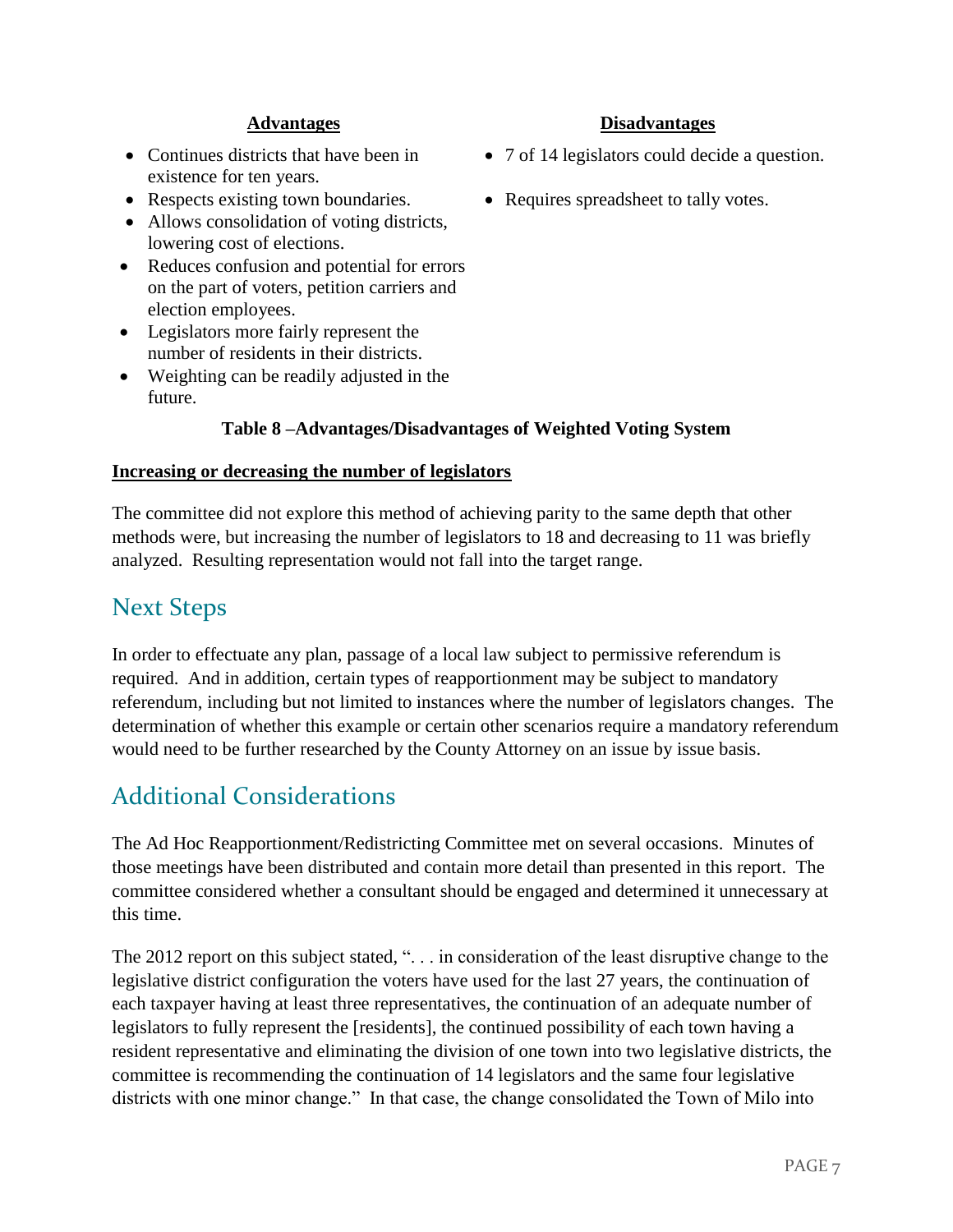one district. In the present case, the recommended change to weighted voting reinforces all of the reasons previously put forth.

A NYSAC webinar on the subject of county redistricting is available at

[https://www.youtube.com/watch?v=-7iEKb9T8u8,](https://www.youtube.com/watch?v=-7iEKb9T8u8) and a .pdf file of the slides presented during the webinar is available at

[https://www.nysac.org/files/Presentation\\_Redistricting%20and%20Weighted%20Voting%20Sys](https://www.nysac.org/files/Presentation_Redistricting%20and%20Weighted%20Voting%20Systems.pdf) [tems.pdf.](https://www.nysac.org/files/Presentation_Redistricting%20and%20Weighted%20Voting%20Systems.pdf)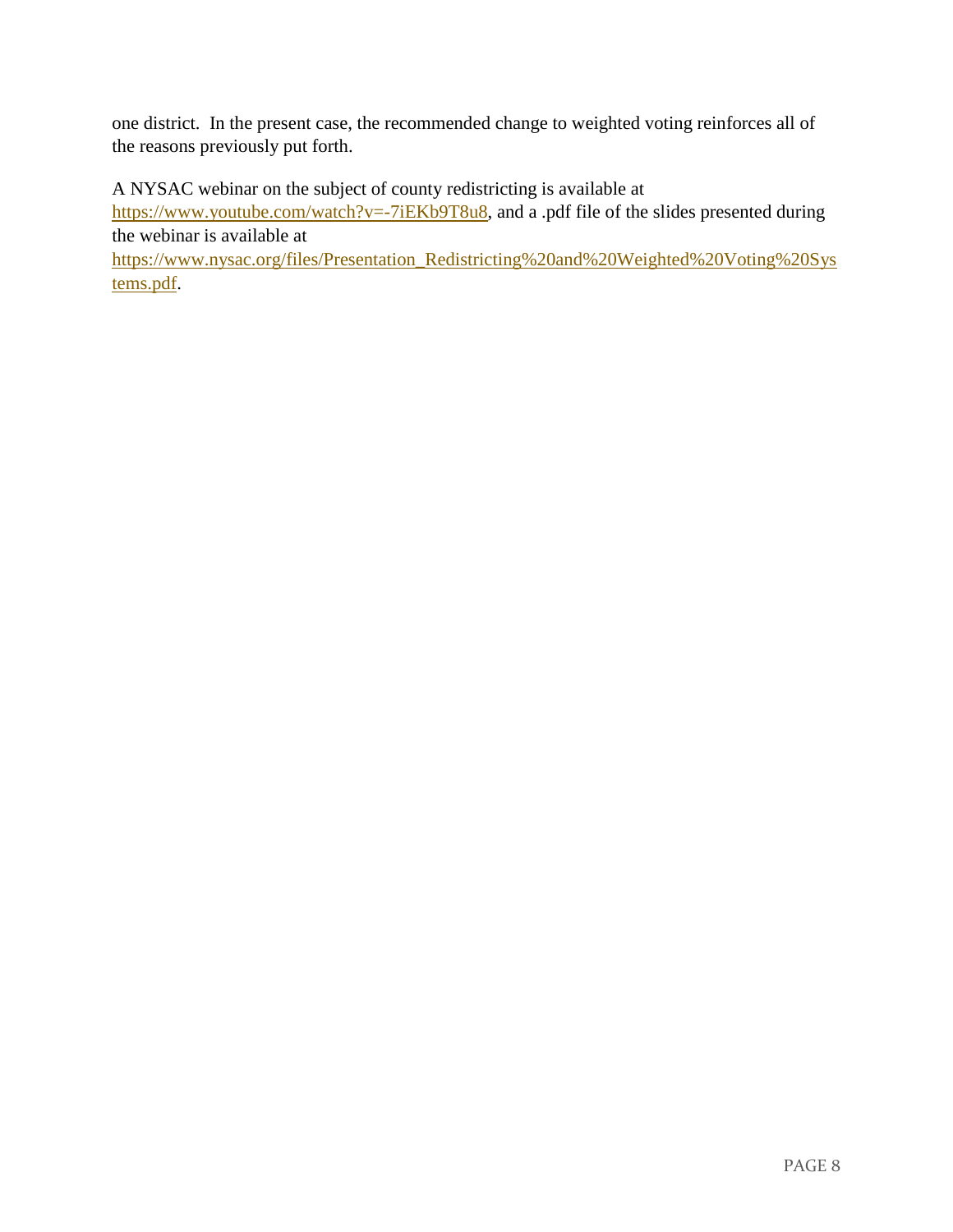

**Appendix A – Potential Redistricting Plans**

**Plan 1 – Rearranging Boundaries – Retain Current Number of Legislators Per District**



**Plan 2 – Rearranging Boundaries – Retain Current Number of Legislators Per District**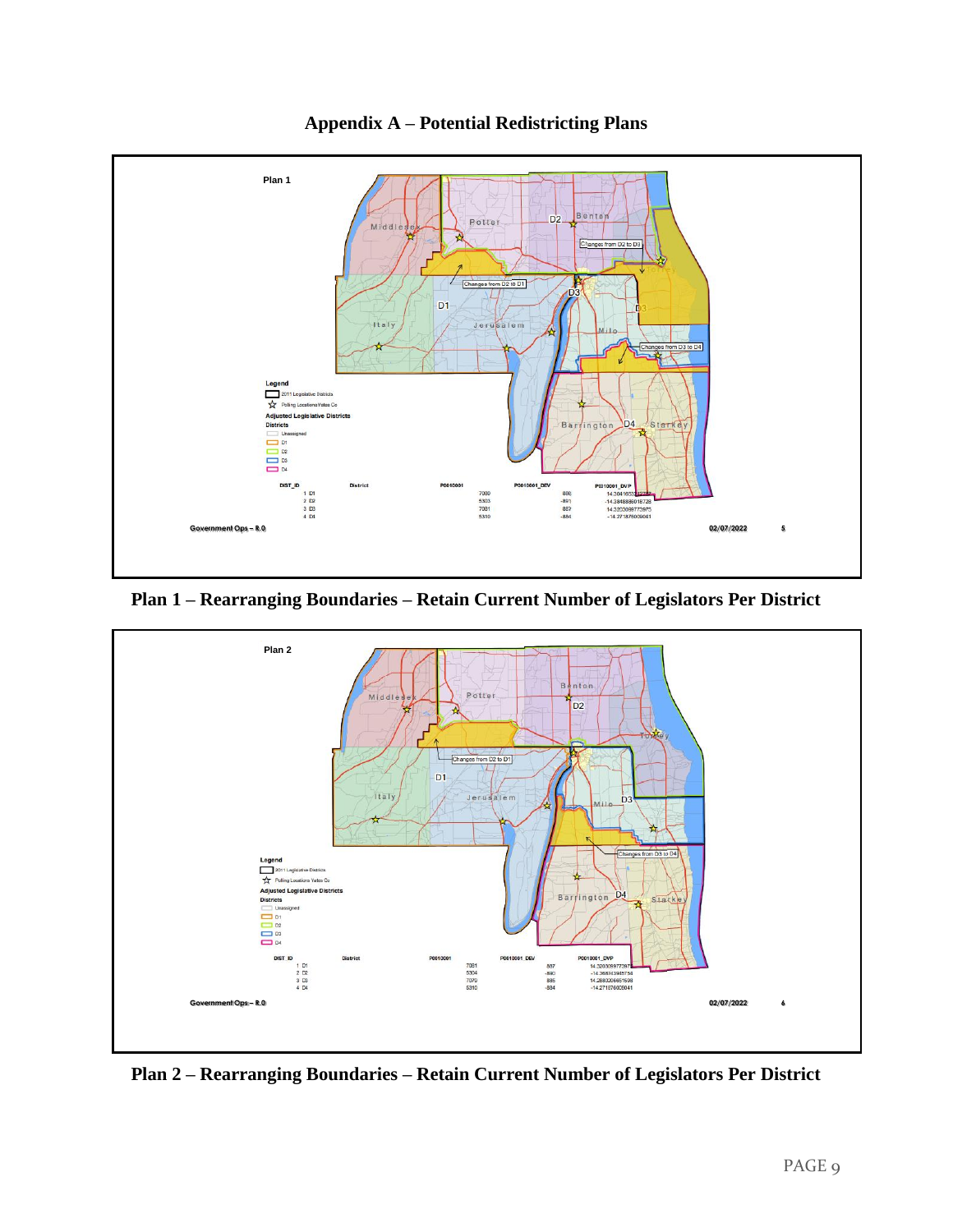

**Plan 3 – Rearranging Boundaries – Retain Current Number of Legislators Per District**



**Plan 4 – Rearranging Boundaries – Change Number of Legislators in Districts I and IV**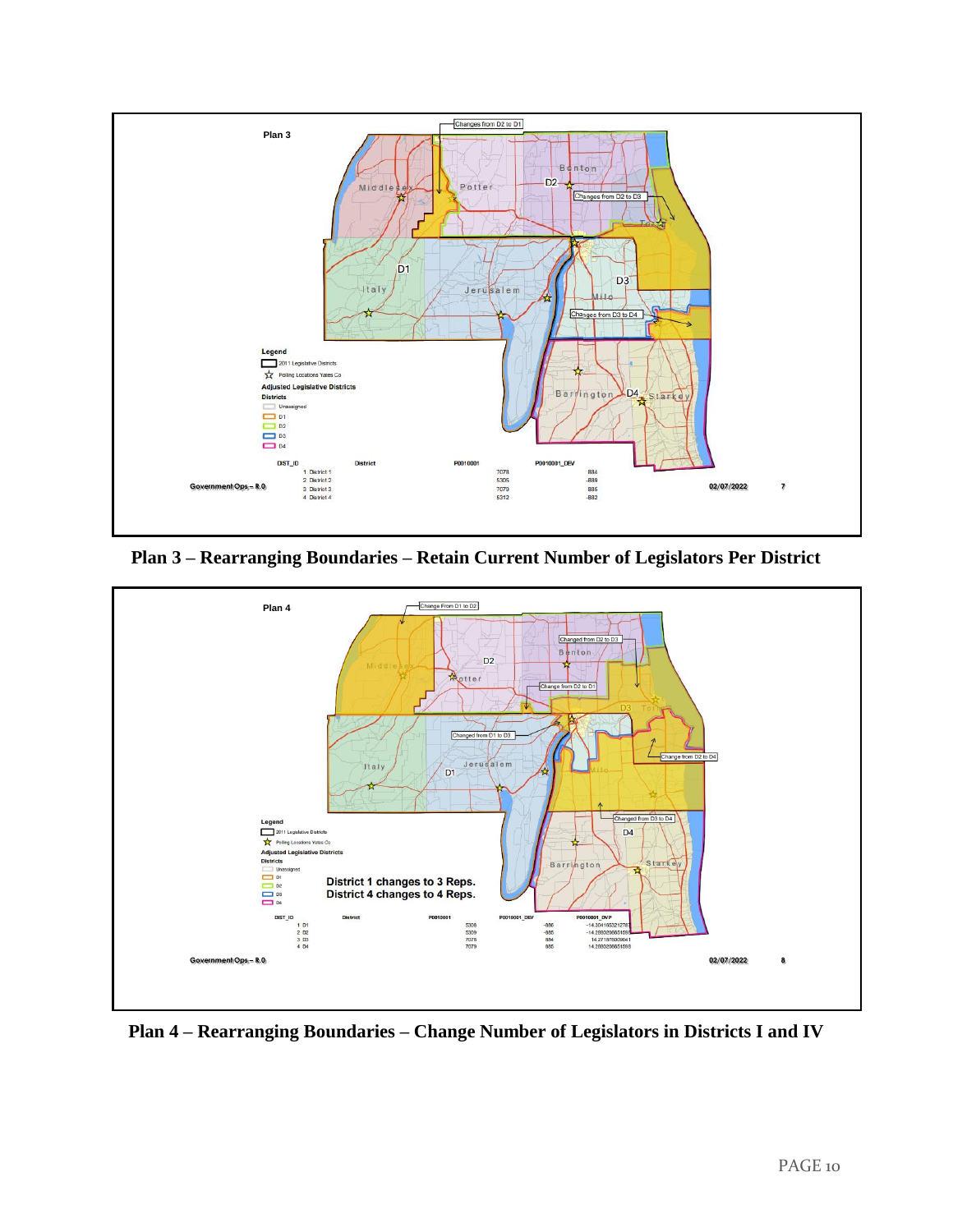

**Plan 5 – Rearranging Boundaries – Change Number of Legislators in Districts I and IV**